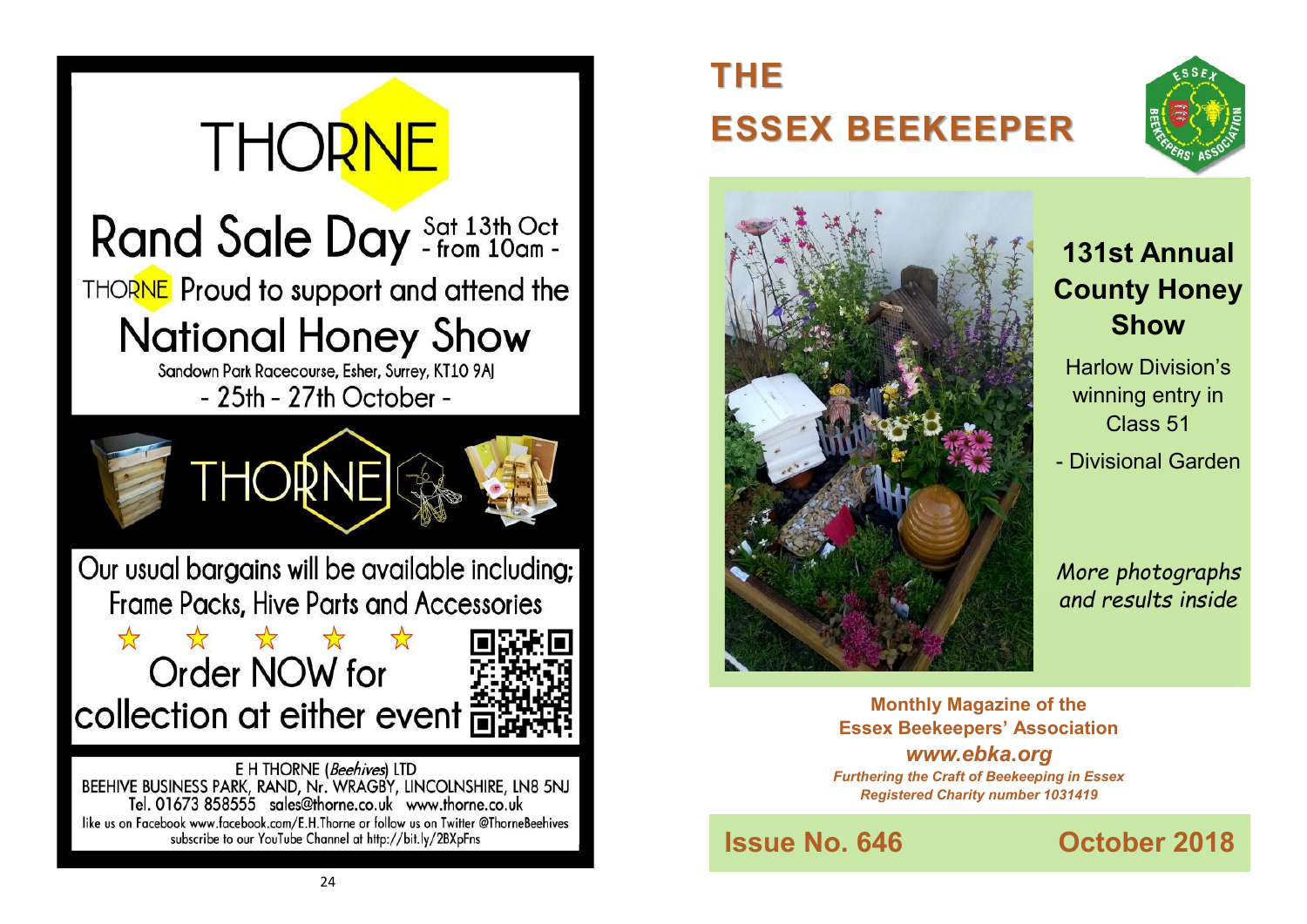## **Divisional Meetings around the County**

## **Meetings in October:**

| 4 Oct                        | <b>Thursday</b><br>8.00pm     | Harlow                         | <b>Asian Hornet</b> with Andrew Durham.<br>Kings<br>Church, Red Willow, Harlow CM19 5PA                                                          |  |
|------------------------------|-------------------------------|--------------------------------|--------------------------------------------------------------------------------------------------------------------------------------------------|--|
| 4 Oct                        | <b>Thursday</b><br>8.00pm     | Romford                        | Rose Hives - Matt Broughton. Chadwick Hall,<br>Main Road, Gidea Park RM2 5EL                                                                     |  |
| <b>11 Oct</b>                | <b>Thursday</b><br>7.30pm     | <b>Saffron</b><br>Walden       | <b>The Flow Hive - Rita Wilson. Great Dunmow</b><br>Day Centre CM6 1EQ                                                                           |  |
| <b>14 Oct</b>                | Sunday<br>10am -<br>4.00pm    | <b>Braintree</b>               | <b>Apple Day, Cressing Temple Barns, Witham</b><br>Road, Cressing CM77 8PD                                                                       |  |
| <b>15 Oct</b>                | Monday<br>7.30pm              | <b>Chelmsford</b>              | The Work of the NBU - The Link, Rainsford<br>Road, Chelmsford CM1 2XB                                                                            |  |
| <b>18 Oct</b>                | <b>Thursday</b><br>7.30pm     | <b>Epping</b><br><b>Forest</b> | Microscopy Evening<br>- have<br>vour<br>bees<br>checked for nosema & view pollen. Chingford<br>Horticultural Hall.                               |  |
| <b>24 Oct</b>                | Wed<br>7.30pm                 | <b>Southend</b>                | <b>Veolia</b> - Consideration of the environment at<br>the large waste management site at Pitsea. W I<br>Hall, Bellingham Lane, Rayleigh SS6 7ED |  |
| 25 Oct                       | <b>Thursday</b><br>7.30pm     | <b>Colchester</b>              | Tba                                                                                                                                              |  |
| <b>Meetings in November:</b> |                               |                                |                                                                                                                                                  |  |
| 1 Nov                        | <b>Thursday</b><br>8.00pm     | Romford                        | Journey from beekeeper to bee farmer -<br>Michael Coe.<br>Chadwick Hall,<br>Main Road,<br>Gidea Park RM2 5EL                                     |  |
| 1 Nov                        | <b>Thursday</b><br>8.00pm     | <b>Harlow</b>                  | BeeBee Wraps. Kings Church, Red Willow,<br>Harlow CM19 5PA                                                                                       |  |
| 3 Nov                        | <b>Saturday</b><br>$10 - 4pm$ | <b>COUNTY</b><br><b>EVENT</b>  | Annual Conference<br>hosted<br>by Braintree<br>Division.<br>Great<br>Leighs<br>Racecourse,<br>Chelmsford CM3 1QP                                 |  |

## **WHO'S WHO & HOW TO CONTACT THEM**

**President of EBKA Pat Allen** Hon CLM

| <b>EBKA Trustees:</b>                           |                                                                                                                                           |                                                    |
|-------------------------------------------------|-------------------------------------------------------------------------------------------------------------------------------------------|----------------------------------------------------|
| lan Nichols                                     | <b>Chairman:</b> 17 Dyers Hall Road, Leytonstone, London E11 4AD                                                                          |                                                    |
|                                                 | email ian@iannichols.demon.co.uk tel. 0208 558 4733 / 07980 299 638                                                                       |                                                    |
|                                                 | Secretary:                                                                                                                                |                                                    |
|                                                 | [Position Vacant]                                                                                                                         |                                                    |
| <b>Tom Keeper</b>                               | <b>Treasurer:</b> Kingfishers, 2 Chandlers, Burnham-on-Crouch CM0 8NY<br>email t.keeper@btinternet.com tel: 07722 454 974 / 01621 784 626 |                                                    |
| <b>Stuart Mitson</b>                            | stuart.mitson@btinternet.com                                                                                                              | <b>Braintree</b>                                   |
| <b>Jan Tutton</b>                               | cec@chelmsfordbeekeeper.com                                                                                                               | Chelmsford                                         |
| <b>Tony Rand</b>                                | tony@agewhatage.com                                                                                                                       | Colchester                                         |
| <b>Kate Tuerena</b>                             | trustee@maldonbeekeepers.org.uk                                                                                                           | Dengie Hundred & Maldon                            |
| <b>Don McHale</b>                               | donaldmchale@gmail.com                                                                                                                    | <b>Epping Forest</b>                               |
| <b>Nick Holmes</b>                              | www.cight@gmail.com                                                                                                                       | Harlow                                             |
| <b>Paul Wiltshire</b>                           | paul.g.wiltshire@btinternet.com                                                                                                           | Romford                                            |
| Vanessa Wilkinson                               | vwilkinson27@hotmail.com                                                                                                                  | Saffron Walden                                     |
| Jean Smye                                       | jsmye@sky.com                                                                                                                             | Southend                                           |
| <b>Divisional Contacts:</b>                     |                                                                                                                                           |                                                    |
| <b>Braintree:</b><br>Jan French                 | 07725 166 609<br>Chelmsford:                                                                                                              | James Curtis 07940 757 831                         |
| Colchester: Morag Chase 01206 522 576           |                                                                                                                                           | D.H. & Maldon: Carlie Mayes 07979 862 952          |
| Harlow:<br>Nick Holmes                          | 07730 735 752                                                                                                                             | Epping Forest: Robin Harman 07971 237 312          |
| Saffron Walden: Vanessa Wilkinson 01799 542 337 | Romford:                                                                                                                                  | Pat Allen 01708 220 897                            |
| Southend:                                       | Pat Holden 01702 477 592                                                                                                                  |                                                    |
| <b>EBKA Education Secretary:</b>                | <b>Jane Ridler</b>                                                                                                                        | Old Barn House, 36 Walden Road,                    |
|                                                 |                                                                                                                                           | Sewards End, Saffron Walden, Essex CB10 2LF        |
|                                                 | 01799 218 023                                                                                                                             | jane.ridler@uwclub.net                             |
| <b>EBKA Examinations Secretary:</b>             | <b>Pat Allen</b>                                                                                                                          | 8 Franks Cottages, St Mary's Lane,                 |
|                                                 | 01708 220 897                                                                                                                             | Upminster, Essex RM14 3NU<br>pat.allen7@icloud.com |
|                                                 |                                                                                                                                           |                                                    |
| The Essex Beekeeper Magazine:                   |                                                                                                                                           |                                                    |
| Editor:                                         | David Smye                                                                                                                                | email: dsmye@lineone.net tel. 07710 197 078        |
| <b>Advertising:</b>                             | Jean Smye<br>email: jsmye@sky.com                                                                                                         | tel. 07731 856 361                                 |
| <b>Mailing Secretary:</b>                       | <b>Michael Elliott</b>                                                                                                                    | email: michaelelliott55@sky.com                    |
|                                                 | Printed by Streamset, 12 Rose Way, Purdeys Industrial Estate, Rochford, Essex SS4 1LY                                                     |                                                    |
| Web site:                                       | <b>Nick Holmes</b><br>email: webmaster@essexbeekeepers.com                                                                                |                                                    |
| <b>Regional Bee Inspectors for EBKA Region:</b> |                                                                                                                                           |                                                    |
|                                                 | Epping Forest and Romford Divisions (excluding Brentwood):                                                                                |                                                    |
| Peter Folge<br>All other Divisions:             | peter folge@apha.gsi.gov.uk                                                                                                               | tel. 07775 119 433                                 |

**Keith Morgan** keith.morgan@apha.gsi.gov.uk tel. 01485 520 838 or 07919 004 215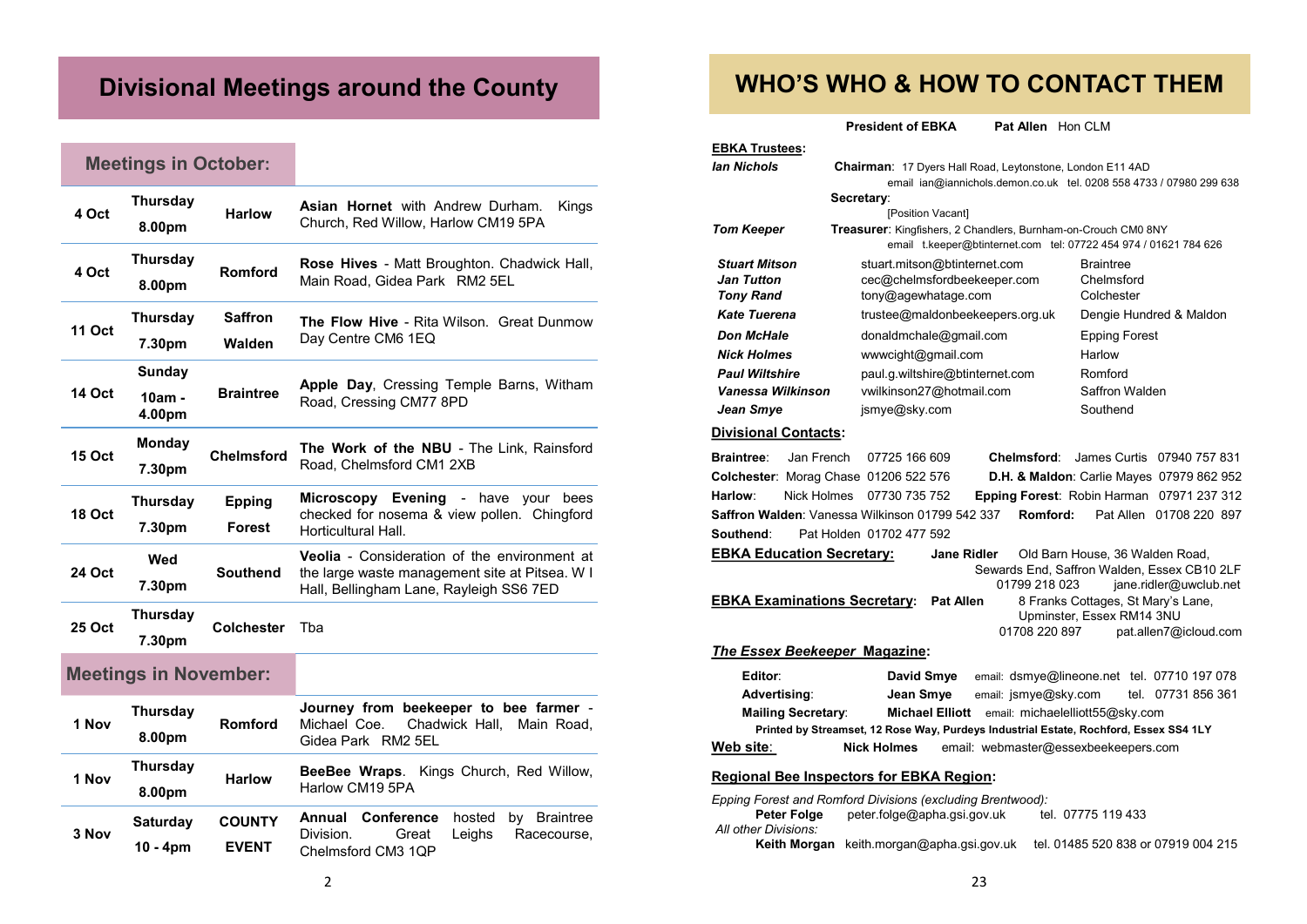## **Hornet mimic hoverfly**

*Volucella zonaria* Andrea Norton - Southend Division

Saw this at Pitsea out apiary on Sunday 19th August, it came and landed on our hive as we were packing away. It was huge! Managed to get a decent photo and found out it is a hornet mimic hoverfly.

At almost 2cm long, the hornet mimic hoverfly (also known as the 'belted hoverfly') is the largest hoverfly species in the UK.

As its name suggests, it is an excellent mimic of the hornet, but is harmless to humans. Only a very rare visitor to the country up to the 1940s, it has become more common in Southern England in recent years, and is still spreading northwards, perhaps as a result of climate change. It is particularly prevalent in urban areas. The adults are migratory and the larvae live inside wasps' nests.



*Photograph from Andrea Norton - Southend Division*

#### **How to identify**

The hornet mimic hoverfly is mainly orangey-yellow on the abdomen, with dark bands and a dark brown thorax. It is our largest hoverfly. It can be distinguished from the European Hornet by its much larger eyes, broader body and the lack of a sting.

**Distribution** Mainly in the South of England, but spreading northwards - probably due to climate changes.



*Who's mimicking who here then?*

| <b>Meetings in November:</b><br>Cont'd |        |                         |                                |                                                                                                                          |
|----------------------------------------|--------|-------------------------|--------------------------------|--------------------------------------------------------------------------------------------------------------------------|
|                                        | 7 Nov  | Wed<br>7.30pm           | <b>Saffron</b><br>Walden       | Making<br><b>cosmetics</b> with bee<br>products.<br>including soap making demo - Sara Robb.<br>Sewards End Hall CB10 2LG |
|                                        | 15 Nov | Thursday<br>7.30pm      | <b>Epping</b><br><b>Forest</b> | Tba                                                                                                                      |
|                                        | 19 Nov | <b>Monday</b><br>7.30pm | <b>Chelmsford</b>              | <b>Beekeeping around the World.</b> The Link,<br>Rainsford Road, Chelmsford CM1 2XB                                      |
|                                        | 28 Nov | Wed<br>7.30pm           | <b>Southend</b>                | <b>Divisional AGM</b> - W   Hall, Bellingham Lane,<br>Rayleigh SS6 7ED                                                   |
|                                        | 30 Nov | Friday<br>8.00pm        | <b>Braintree</b>               | Soap making - talk and demonstration - Dr<br>Sara Robb. White Notley Village Hall CM8<br>1RH                             |

**Would each Division kindly ensure that their meeting details - topic, venue and time are notified to the editor at dsmye@lineone.net by the 4th of the month so that a comprehensive list is available to all members.** 

### **In this issue:**

| <b>Meeting Dates</b><br><b>Contract</b><br><b>Carl Corporation</b> | <b>College</b> |    | 2/3       |
|--------------------------------------------------------------------|----------------|----|-----------|
| Conference details.                                                |                |    | 4         |
| <b>EBKA Annual Honey Show - Report.</b>                            |                |    | 5.        |
| <b>EBKA Annual Honey Show Results</b>                              |                |    | $6 - 9$   |
| <b>Annual Honey Show in pictures.</b>                              |                | ä. | $10 - 12$ |
| More Results                                                       |                |    | $13 - 18$ |
| A year in the life of Braintree Division                           |                |    | 19        |
| Asian Hornets in Cornwall & Hull                                   |                | ä. | 21        |
| <b>Hornet Mimic Hoverfly</b>                                       |                |    | 22        |
| <b>Association Contact details</b>                                 |                |    | 23        |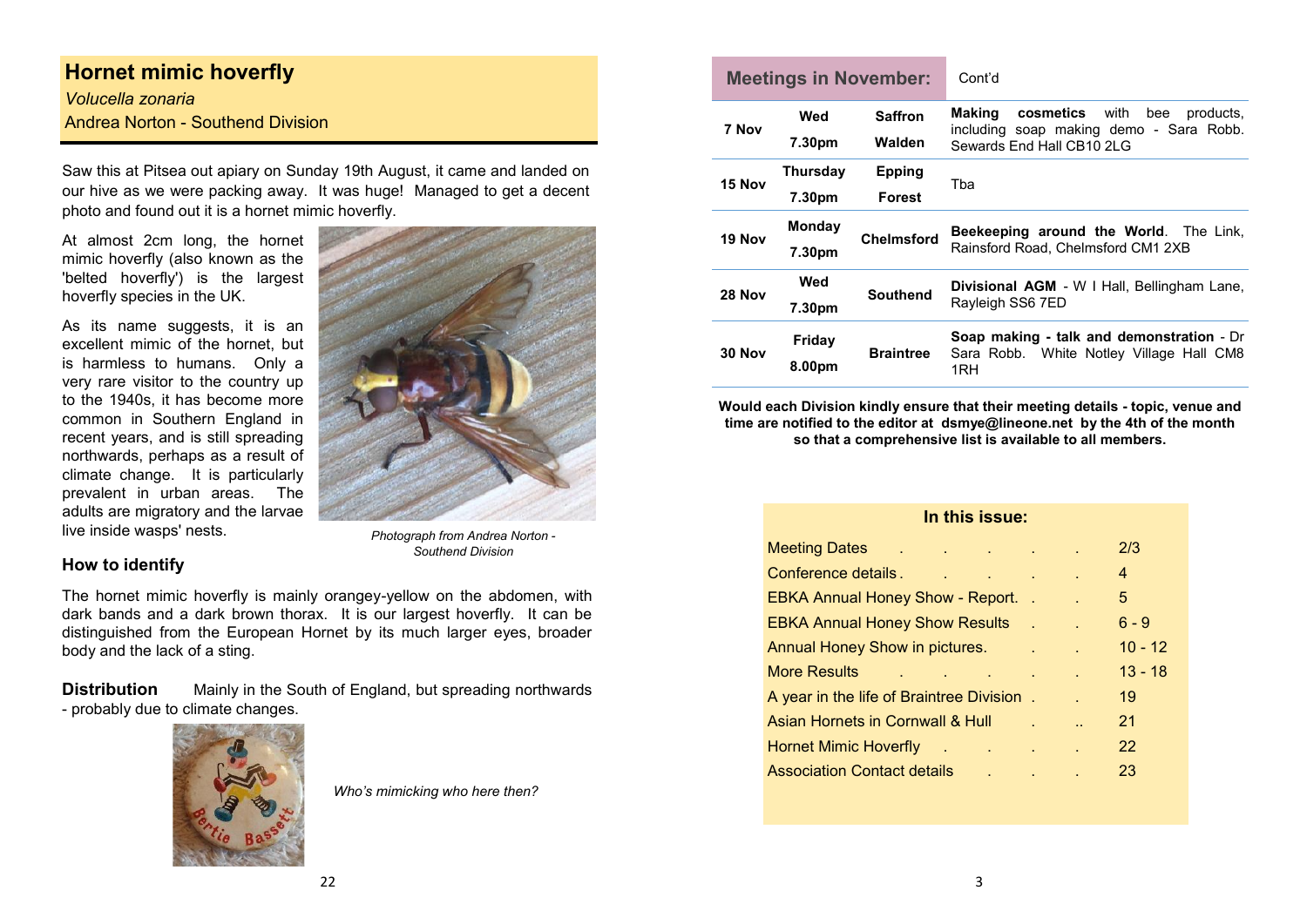## *EBKA ANNUAL CONFERENCE 2018*

#### *'Bees and Wellbeeing'*

The theme of our conference is the ways in which bees enrich our lives and make a difference to our world. Bees promote biodiversity by providing essential pollination for a wide range of crops. Honey is becoming a powerful new weapon in the battle against hospita**l**-acquired infections. Being around bees can raise a person's self-esteem and the educational benefits are now being recognised. STILL

Let's learn more from our three speakers.

#### **Speakers:**

#### **Bunny Campione, Daws Hall Trust**

Speakers:<br>
Bunny Campione, Daws Hall Trust<br>
Many of you will know Bunny from the Antiques Roadshow, *ing to but you may not be aware that she is a fellow beekeeper.* 

**Dr Rowena Jenkins, Swansea University Medical School, Department of Microbiology and Infectious Diseases**. *Rowena is a lecturer in microbiology*.

#### **Chris Newenham, Managing Director, Wilkin & Sons Ltd**

*Chris will be speaking about the importance of bees as pollinators and the collaboration between beekeepers and agriculturists.*

|           | Date and venue:                                | Paym               |
|-----------|------------------------------------------------|--------------------|
|           | <b>Saturday 3rd November 2018</b>              | By chequ           |
|           | $10 - 4pm$                                     |                    |
|           | <b>Chelmsford City Racecourse</b>              | Sen<br><b>East</b> |
|           | Great Leighs, CM3 1QP                          | <b>BACS Tra</b>    |
|           | <b>Tickets £25</b>                             | Sort c             |
| $\bullet$ | Registration and view trade<br>stands from 9am | Re                 |
| $\bullet$ | Three excellent speakers                       | n                  |
| $\bullet$ | Coffee and Danish pastries on<br>arrival.      | to advise<br>will  |
| $\bullet$ | <b>Buffet lunch</b>                            | Cash:              |
| $\bullet$ | Afternoon tea and cakes                        | Cash t<br>wher     |
| $\bullet$ | Raffle and trade stands                        | (a tic             |

#### ent:

 $\mathbf{p}$  payable to:

**EBKA Braintree Division.** 

**Send to: Neil Reeve, Hilly Ley, High Easter, Chelmsford, Essex, CM1 4QZ** 

nsfer:

**Sort code 20-97-40 Account number 80089230**

**Reference** *EBKA Conference***.**

**Send an email to neil.reeve@btinternet.com** 

transfer has been made and you **will receive an e-ticket by return.**

**Cash to Braintree Committee members when visiting Divisional meetings** 

**(a ticket will be given immediately)**

## **Asian Hornet nest in Fowey found and destroyed**

#### **September 7 2018 - National Bee Unit**

An Asian Hornet nest has been found in Fowey in Cornwall and destroyed by bee inspectors.

It was on Friday 31st August a beekeeper in the Fowey area found 2 Asian Hornets in a trap he'd set up near his beehives. They were positively identified by the Non Native Species Secretariat and a surveillance zone was set up on Tuesday (Sept 4). Killing traps and feeding traps with meat and sweet baits were deployed and there was a lot of hornet activity around them. By timing their visits back to the bait, inspectors from the National Bee Unit were able to track them back to their nest.



#### **The latest nest found on Jersey (opposite)**

The nest was detected on Thursday September 6, and destroyed in the evening, when the hornets would have returned to the nest, by using CO2 gas to carry an active ingredient called bendiocarb. The nest was removed the next day at 0700.

It is described as a small nest, about the size of a child's football, and was situated about 1 metre from the ground in a bramble patch.

Genetic analysis is being carried out to see if the hornets are from Europe or a new incursion brought in on goods from China for example. Genetic tests have shown that the Tetbury and Woolacombe nests in 2017 were two separate incursions from France.

### Trapping advice

At the moment, Defra is recommending that Monitoring traps are put out by beekeepers in all areas of the country.

Once an Asian Hornet has been positively identified in an area then KILL traps should be used. This is in the expectation that if Asian Hornets are in the area then they will be trapped and identified.

The by-catch in these traps will be small compared to the damage caused to honey bees by the Asian Hornets if the nests are not found.

**STOP PRESS:** Further sightings in Liskeard and Hull.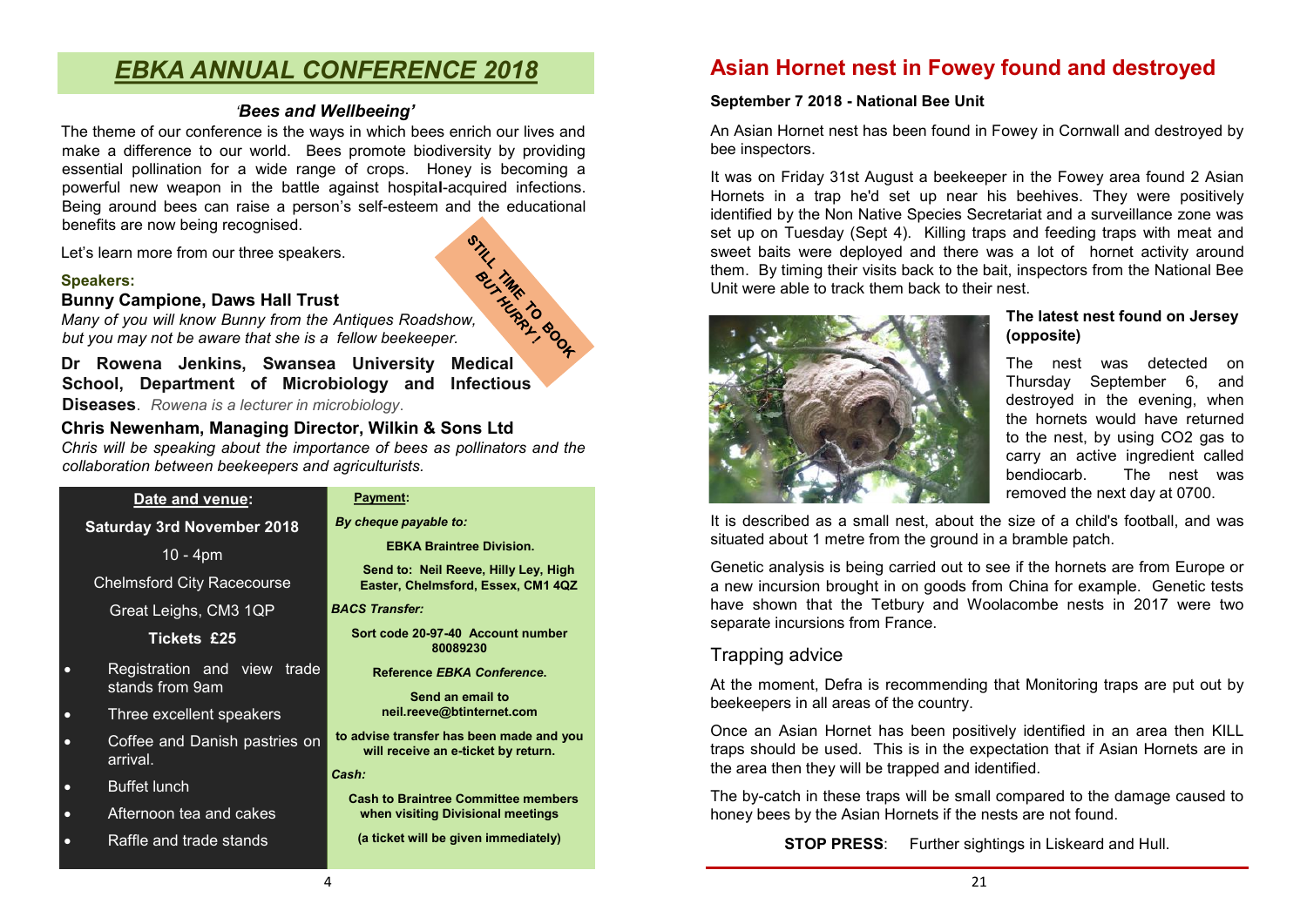different queen introduction cages we were able to see the advantages and disadvantages of the various methods and everyone now understands when to use a nuc or a mini-nuc such as an Apidea. We rounded off the meeting with a delicious BBQ in the sunshine – it was a truly wonderful event.

Our June apiary meeting was held at Cressing Temple Barns. Members were divided into three groups and we rotated between hive inspection and guided tours of the gardens and barns. This was another memorable meeting. Last year we held a similar event at Layer Marney Tower as the owners are beekeepers and members of Braintree Division.

Our members are spread across a wide area and our other apiary meetings in 2018 were held in Felsted, Great Totham, Chignal St James and at our divisional apiary in Coney Green. Each apiary meeting enabled members to view a range of hives, to solve different problems and the tea and cakes afterwards provided a good opportunity for further discussion.

As we move inside for the winter we have more interesting meetings planned. In November, Dr Sara Robb will be showing us how to make honey soap and everyone will take home a sample. December is Braintree's Honey Show and while judging takes place, we will make origami Xmas decorations guided by a Japanese expert in the craft. This is our Xmas Social and friends and family are welcome as long as they join in - last year the special activity was willow weaving to make a Xmas wreath. And, we must not forget that we're hosting the **EBKA Annual Conference** in November and the other roles that come with it such as running the **EBKA AGM** and catering for the **County Honey Show**. So we're having a busy 2018.

The Committee is now thinking of our 2019 programme and there is no shortage of volunteers to hold apiary meetings and we have some interesting speakers lined up. Members have requested a visit to a honey production facility to watch the bottling process and we have asked if one of our bee-farmers can host this. We are also negotiating a visit to the apiary at Paycocke's House and Garden in Coggeshall which is run by the National Trust (a Group Member of Braintree Division).

2019 is going to be another good year for Braintree Division.

## **30lb Honey Buckets for Sale £2.00 each**

 **Telephone: 01279 730228 E.Mail: tylersbees@hotmail.co.uk Location: Hatfield Heath, Essex - Collection only**



The sun was shining, the general public were out in force and so were the Essex Beekeepers. We would like to express our gratitude you to all our Volunteers, over 55 of you, who manned our Marquee and presented our Show in true style. Although this is only a 1 day Show there were also plenty of other events going on in the showground which always helps to draw in the crowds.

Braintree Division did extremely well supplying a thirsty band of volunteers with refreshments as well as presenting a lovely lunch - there was plenty for everyone. Well done to their organisers and ladies in the kitchen area.

This was our biggest show for some years; with 80 exhibitors entering 350 exhibits - there was definitely plenty to see. Well done to everyone. A new innovation - with every exhibitor being given a mark towards their Division's grand total for entering - made it unsure who was going to win the President's Cup. Well done Harlow for coming out on top.

This year sees the Centenary of 3 of our Divisions: Chelmsford, Saffron Walden & Epping Forest. To celebrate the occasion a special display was set up in the marquee, manned by Chelmsford members, showing how beekeeping has evolved over the years.

There is always a lot of work involved in setting up the show and well done to all those involved – a terrific job. This was helped by well organised, accommodating and helpful showground management. Again, they were extremely happy with the marquee and display and are encouraging us to return again next year – as this was a very successful day.

Pauline Tidmas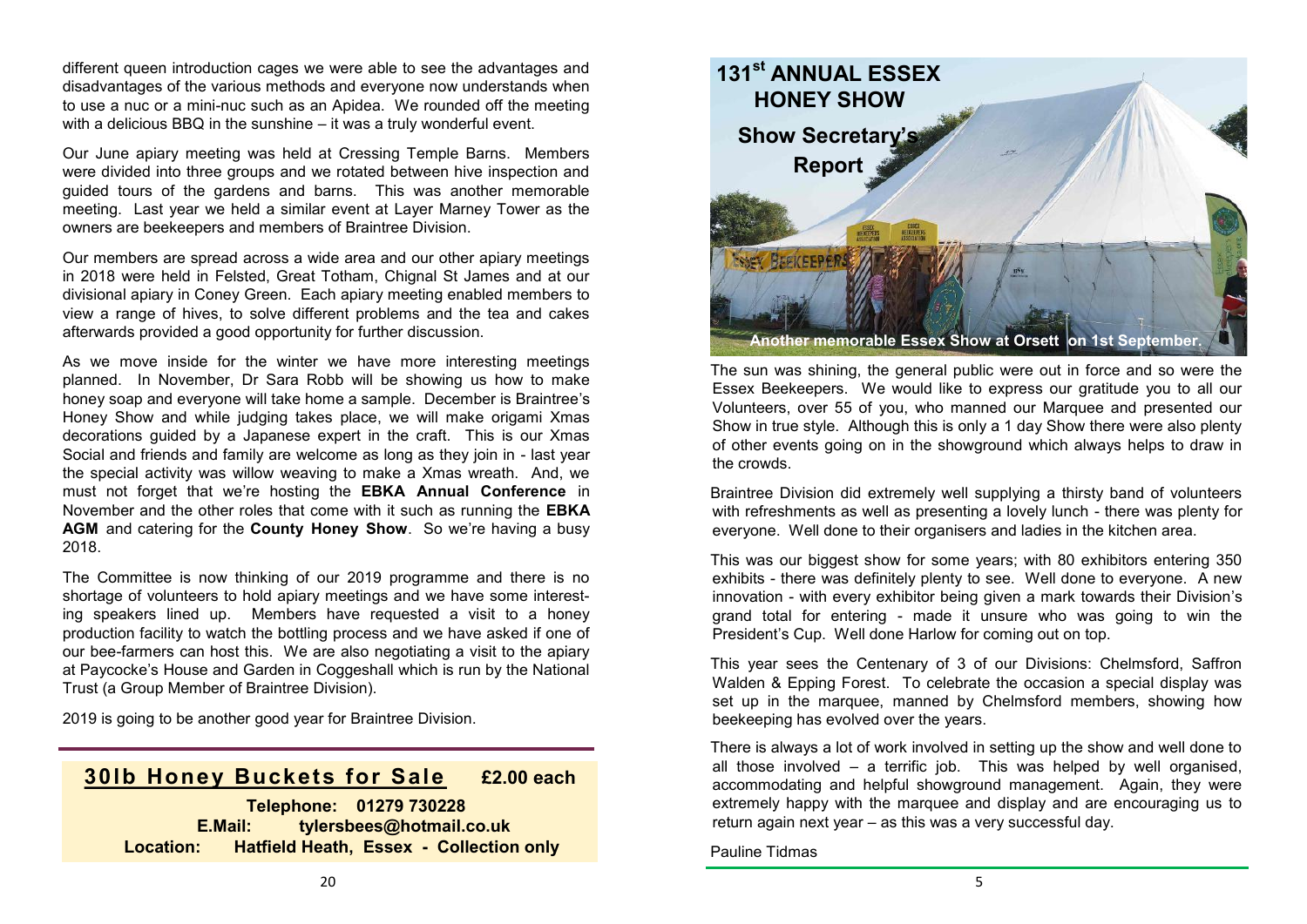#### **EBKA ANNUAL HONEY SHOW RESULTS 1st September 2018** Orsett Showground, Thurrock

| <b>Class</b> | <b>Description</b>                     | <b>Position</b> | <b>Winner</b>            | <b>Division</b>      |
|--------------|----------------------------------------|-----------------|--------------------------|----------------------|
| 1            | One section of<br>comb honey<br>(Gift) | <b>VHC</b>      | Paul Abbott              | Southend             |
|              |                                        | 1st             | <b>Ted Gradosielski</b>  | <b>Epping Forest</b> |
|              |                                        | 2 <sub>nd</sub> | James Mc Neill           | Romford              |
| 2            | One jar of<br>clear honey              | 3rd             | David Tidmas             | Harlow               |
|              | (Gift)                                 | <b>VHC</b>      | Michael J Barke          | Harlow               |
|              |                                        | НC              | Victoria Tidmas          | Harlow               |
|              |                                        | $\mathsf{C}$    | Pat Allen/Pauline Tidmas | Romford/Harlow       |
|              | One jar of                             | 1st             | <b>James McNeill</b>     | Romford              |
| 3            | <b>Crystallised honey</b>              | 2nd             | Paul F Abbott            | Southend             |
|              | (Gift)                                 | <b>VHC</b>      | Pat Allen                | Romford              |
| 4            | One pair of comb<br>honey sections     | 2 <sub>nd</sub> | Danny Nicholl            | Harlow               |
|              |                                        | 1st             | <b>Ted Gradosielski</b>  | <b>Epping Forest</b> |
|              |                                        | 2 <sub>nd</sub> | Michael J Barke          | Harlow               |
|              | One frame of                           | 3rd             | Gary Stapleton           | Southend             |
| 5            | <b>Extractable honey</b>               | <b>VHC</b>      | Dr A K Yeats             | Saffron Walden       |
|              |                                        | HC              | Alicia Winham            | DH & Maldon          |
|              |                                        | C               | Sabine Barke             | Harlow               |
|              |                                        | 1st             | <b>Pauline Tidmas</b>    | <b>Harlow</b>        |
|              |                                        | 2 <sub>nd</sub> | Alexandra Tidmas         | Harlow               |
| 6            | Two jars of light                      | 3rd             | Victoria Tidmas          | Harlow               |
|              | clear honey                            | <b>VHC</b>      | <b>David Tidmas</b>      | Harlow               |
|              |                                        | нс              | <b>Ted Gradosielski</b>  | <b>Epping Forest</b> |
|              |                                        | $\mathsf{C}$    | Sue Frazer               | Harlow               |
|              |                                        | 1st             | <b>Ted Gradosielski</b>  | <b>Epping Forest</b> |
|              |                                        | 2 <sub>nd</sub> | Linda Yeats              | Saffron Walden       |
|              | Two jars of                            | 3rd             | <b>Pauline Tidmas</b>    | Harlow               |
| 7            | medium clear<br>honey                  | VHC             | Alexandra Tidmas         | Harlow               |
|              |                                        | HC              | David Tidmas             | Harlow               |
|              |                                        | С               | Pam Hughes               | Chelmsford           |
|              | Two jars of                            | 1st             | <b>Ted Gradosielski</b>  | <b>Epping Forest</b> |
| 8            | dark clear hoey                        | 2nd             | Roy Hardwicke            | Chelmsford           |

## **A year in the life of Braintree Division**

#### Jan French / Clive de Bruyn

At Braintree we hold all our summer meetings at different members' apiaries – and what a great way to enhance our skills and to visit some interesting places. We are coming to the end of the season and have had some fantastic venues and hospitality.



 Michael Coe, Mick Lovell and John Barlow at the Queen Introduction demonstration Photograph by Clive de Bruyn

Our August meeting was hosted by two of our bee-farmers, **John Barlow** and **Mick Lovell,** also present were **Clive de Bruyn**  and **Mike Coe** of Great Tilkey Honey.

The theme of the meeting was queen introduction and we learnt from the experts. The meeting was held at John and Mick's queen rearing apiary in Wethersfield and Clive provided 10 queens. Clive opened the meeting with a brief introduction on the 10 queens provided, showing the different types of travelling cage and how to make the fondant plugs using honey and icing sugar.

This was followed by hands-on experience of queen introduction using different techniques – for example, John often uses newspaper at the end of the cage held in place with an elastic band rather than a plug of fondant.

Thirty members attended plus visitors from Chelmsford and Saffron Walden divisions. We divided into two groups and Mick and John showed us their preferred method of queen introduction. Four queenless nucs had been set up and we also used full sized colonies to enable members to find and dispatch the queens. Some queens were in travel cages with their workers and we learnt how to transfer the queen to an introduction cage, whereas others were alone in their introduction cages and this was a much more straight forward procedure.

Members were given the opportunity to clip, mark and introduce queens which is something that many have never attempted. Through the use of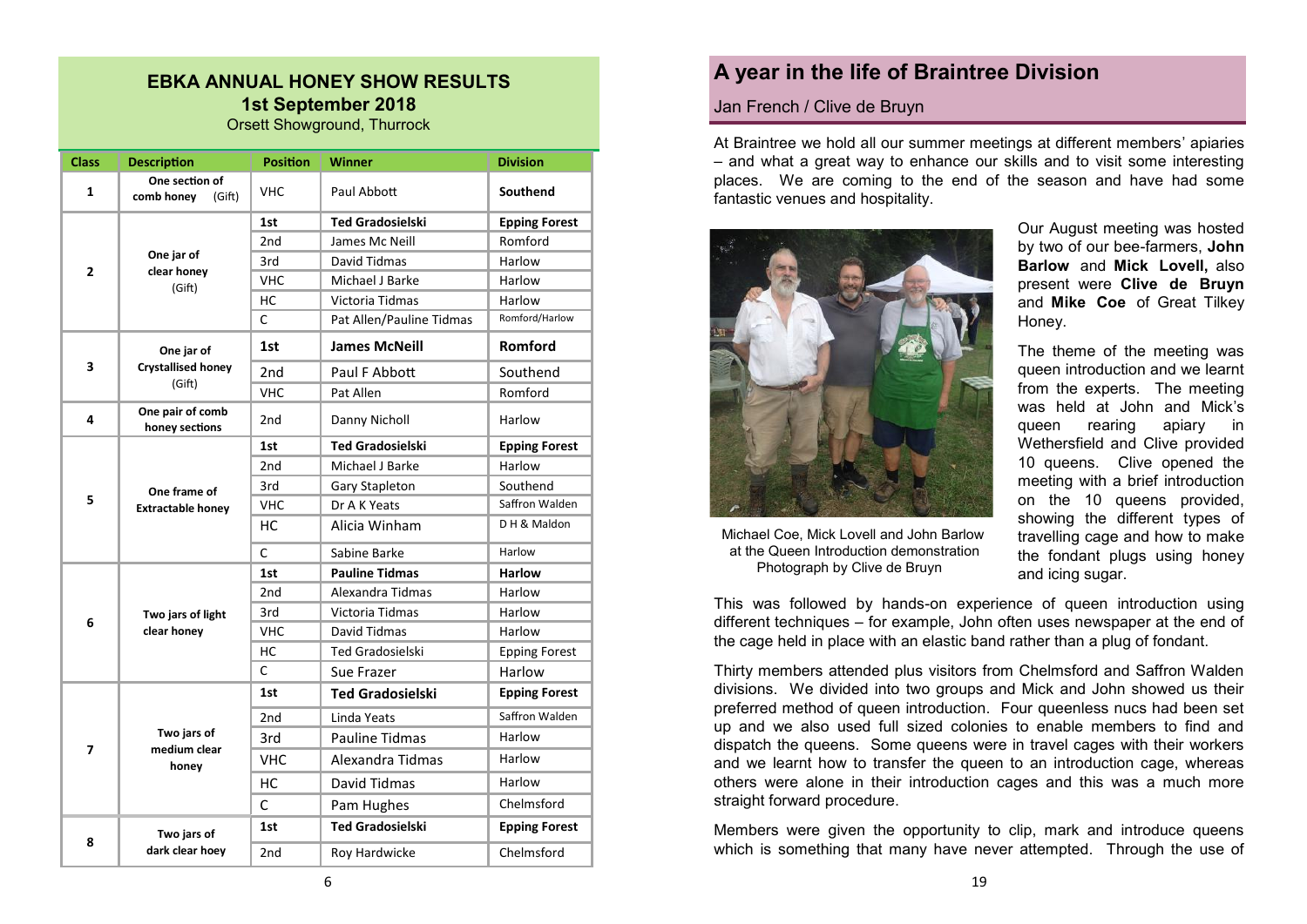| Award                                    | Classes        | Ēōr                                                                               | Winner               | Division         |
|------------------------------------------|----------------|-----------------------------------------------------------------------------------|----------------------|------------------|
| W.B.C. Cup                               | 23, 24, & 29   | Biscuits, sandwich and fudge                                                      | Sabine Barke         | Harlow           |
| Devall Award                             | 1 to 41        | Novice gaining highest total number of points<br>and an award in classes 19 to 21 | Howard Green         | <b>Braintree</b> |
| Essex Chronicle Cup                      | 38             | Twelve jars of clear honey                                                        | Victoria Tidmas      | Harlow           |
| Chelmsford Wine Circle<br>Marconi Trophy | $\overline{4}$ | Best bottle of sweet mead                                                         | Filippo Negri        | Romford          |
| Alf Gunn Jubilee Shield                  | 44 & 45        | Best bottle of metheglin                                                          | Michal J Barke       | Harlow           |
| Walden Wine Shield                       | 42 & 43        | Best bottle of melomel                                                            | Michael J Barke      | Harlow           |
| G A Taylor Mazer                         | 15             | Best bottle of dry mead                                                           | James McNeill        | Romford          |
| Archie Horton Award                      | 35 & 36        | Most points in candles classes                                                    | James McNeill        | Romford          |
| B.B.K.A. Blue Ribbon                     |                | Best exhibit in the show                                                          | Gary Stapleton       | Southend         |
| National Honey Show ticket               | $19 - 21$      | Best in the Novice classes                                                        | McDonald<br>Norman J | Romford          |
| Honey Judges' Commendation               | $\infty$       | Outstanding Entry                                                                 | Ted Gradosielski     | Epping<br>Forest |

| <b>Class</b>        | <b>Description</b>                                           | <b>Position</b> | <b>Winner</b>            | <b>Division</b>      |
|---------------------|--------------------------------------------------------------|-----------------|--------------------------|----------------------|
|                     |                                                              | 1st             | <b>Paul F Abbott</b>     | Southend             |
|                     | Two jars of<br>crystallised                                  | 3rd             | Filippo Negri            | Romford              |
| 9                   | honey, natural<br>set                                        | <b>VHC</b>      | <b>Ted Gradosielski</b>  | <b>Epping Forest</b> |
|                     |                                                              | HC              | Elisaveta Stefani        | Romford              |
|                     | Two jars of                                                  | 1st             | <b>James McNeill</b>     | Romford              |
| 10                  | crystallised                                                 | 2 <sub>nd</sub> | Paul F Abbott            | Southend             |
| honey, Soft<br>set  | HC                                                           | Pat Allen       | Romford                  |                      |
|                     |                                                              | 1st             | <b>Janet French</b>      | <b>Braintree</b>     |
|                     | One plastic con-<br>tainer of cut                            | 2 <sub>nd</sub> | Linda Yeats              | Saffron Walden       |
| 11a                 | comb honey, not                                              | 3rd             | Carlie Mayes             | D H & Maldon         |
| set or crystallised | <b>VHC</b>                                                   | Gary Stapleton  | Southend                 |                      |
| 11 <sub>b</sub>     | One plastic contain-<br>er of Crystallised cut<br>comb honey |                 | No entries and/or awards |                      |
| 12                  | Two jars of<br>chunk honey                                   | 1st             | <b>Gary Stapleton</b>    | Southend             |
|                     | One cake of bees-                                            | 1st             | <b>Lorna Pattle</b>      | Romford              |
|                     |                                                              | 2nd             | Jim McNeill              | Romford              |
| 13                  | <b>wax 425gm -</b><br>482gm                                  | 3rd             | Jan French               | <b>Braintree</b>     |
|                     | 25mm min thick-<br>ness                                      | НC              | Carol Stapleton          | Southend             |
|                     |                                                              | C               | Margaret Clay            | Chelmsford           |
|                     | One bottle of<br>sweet mead                                  | 1st             | <b>Filippo Negri</b>     | Romford              |
| 14                  |                                                              | 2nd             | Paul F Abbott            | Southend             |
|                     |                                                              | <b>VHC</b>      | Carlie Mayes             | D H & Maldon         |
|                     |                                                              | 1st             | <b>Jim McNeill</b>       | Romford              |
| 15                  | One bottle of<br>dry mead                                    | 2 <sub>nd</sub> | Michael J Barke          | Harlow               |
|                     |                                                              | C               | Filippo Negri            | Romford              |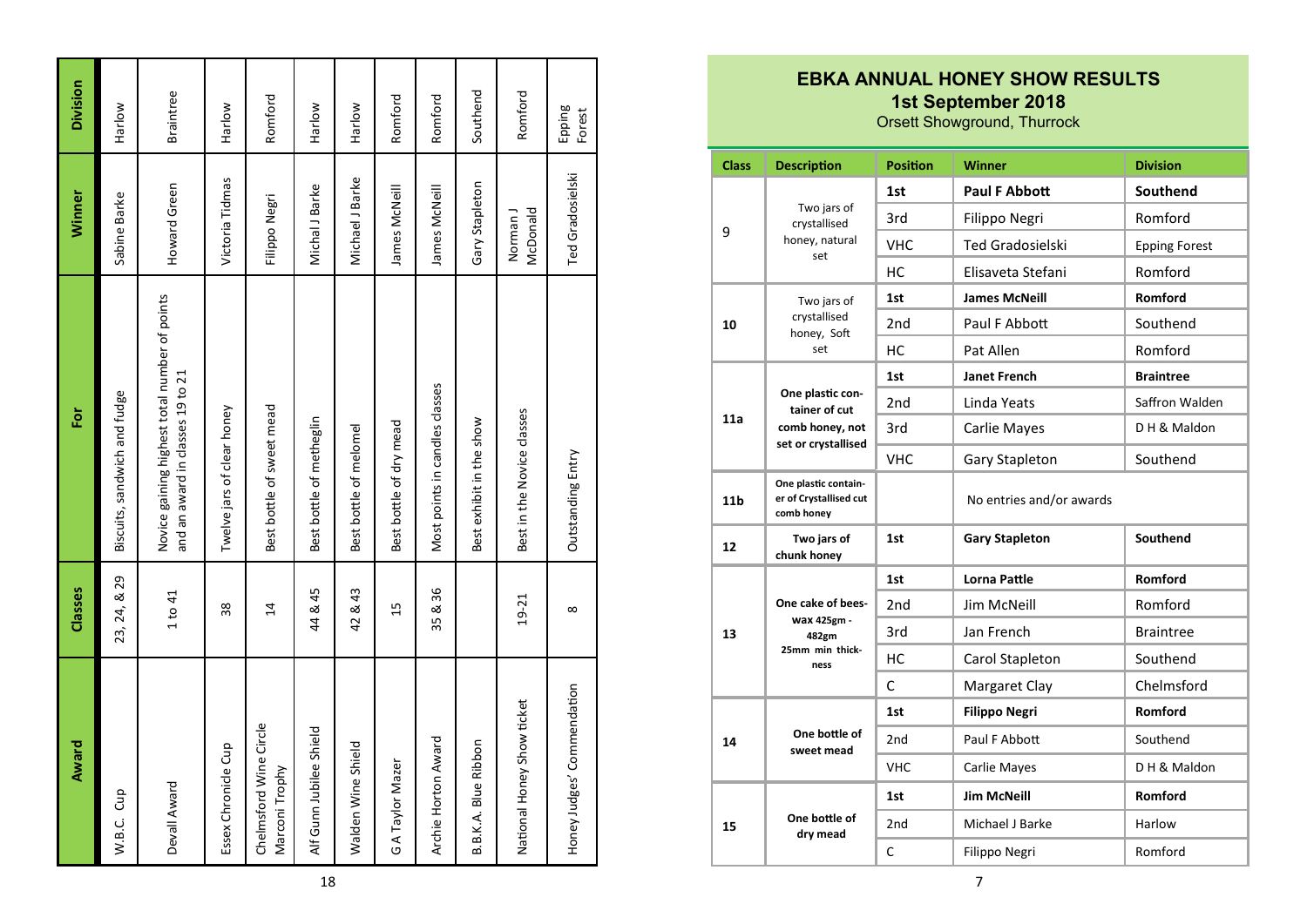| <b>Class</b>                                | <b>Description</b>                                                              | <b>Position</b> | <b>Winner</b>                                                      | <b>Division</b>  |
|---------------------------------------------|---------------------------------------------------------------------------------|-----------------|--------------------------------------------------------------------|------------------|
| 16                                          | Two jars of<br>light clear<br>honey<br>(Novice)                                 | 1st             | <b>Carol Sissons</b>                                               | <b>Harlow</b>    |
| 17                                          | Two jars of<br>medium clear<br>honey<br>(Novice)                                |                 | No entries and/or awards                                           |                  |
| 18                                          | Two jars of<br>dark clear<br>honey<br>(Novice)                                  |                 | No entries and/or awards                                           |                  |
|                                             |                                                                                 | 1st             | <b>Norman J McDonald</b>                                           | Romford          |
| Two jars of<br>19<br>any colour<br>(Novice) | clear honey,                                                                    | 2 <sub>nd</sub> | Howard Green (Friends of<br><b>Cressing Temple Gardens)</b>        | <b>Braintree</b> |
|                                             |                                                                                 | 3rd             | Debbie Adams                                                       | Southend         |
|                                             |                                                                                 | <b>VHC</b>      | Angela Mander                                                      | Romford          |
| 20                                          | Novice class.<br>Two jars of<br>crystallised<br>honey, natu-<br>ral or soft set | <b>VHC</b>      | Howard Green (Friends of<br><b>Cressing Temple Gardens)</b>        | <b>Braintree</b> |
|                                             | Novice class.<br>One cake of                                                    | 1st             | <b>Howard Green (Friends of</b><br><b>Cressing Temple Gardens)</b> | <b>Braintree</b> |
| 21                                          | beeswax,<br>99gm - 128gm                                                        | 2 <sub>nd</sub> | Nick Messenger                                                     | Romford          |
|                                             |                                                                                 | 1st             | <b>Susan Richardson</b>                                            | Romford          |
|                                             |                                                                                 | 2 <sub>nd</sub> | Maggie Dixon                                                       | DH & Maldon      |
| 22                                          | One honey fruit                                                                 | 3rd             | James McNeill                                                      | Romford          |
|                                             | cake                                                                            | <b>VHC</b>      | Michael J Barke                                                    | Harlow           |
|                                             |                                                                                 | НC              | Margaret Clay                                                      | Chelmsford       |
|                                             |                                                                                 | Ċ               | Sean Fowler                                                        | Harlow           |

| Award                     | Classes                    | ă                                                                  | Winner           | Division         |
|---------------------------|----------------------------|--------------------------------------------------------------------|------------------|------------------|
| Burt Challenge Cup        | 11A & 11B                  | Best container of cut comb honey                                   | Jan French       | Braintree        |
| Cowan Vase                | 184                        | Section                                                            | Paul F Abbott    | Southend         |
| Dearman Cup               | 39                         | Twelve Jars of crystallised or soft set honey                      | James McNeill    | Romford          |
| Ford Trophy               | 2, 3, 6, 7, 8,<br>9,10 &12 | Most points in extracted honey classes                             | Ted Gradosielski | Epping<br>Forest |
| Horton Cake Cup and Knife | 22 & 26                    | Best honey fruit cake                                              | Susan Richardson | Romford          |
| Mallinson Cup             | 35 & 36                    | Best exhibit of cast and uncast candles                            | James McNeill    | Romford          |
| Ongar Cup                 | Б                          | Frame of extractable honey                                         | Ted Gradosielski | Epping<br>Forest |
| President's Cup           |                            | Division gaining highest total number of<br>points in all classes  | Harlow           |                  |
| Holmes Cup                |                            | Exhibitor gaining highest total number of<br>points in all classes | James McNeill    | Romford          |
| Tidswell Challenge Bowl   | 1 to 12                    | Most points in all honey classes                                   | Ted Gradosielski | Epping<br>Forest |
| Jersey Cup                | 13 & 21                    | Best cake of beeswax                                               | Lorna Pattle     | Romford          |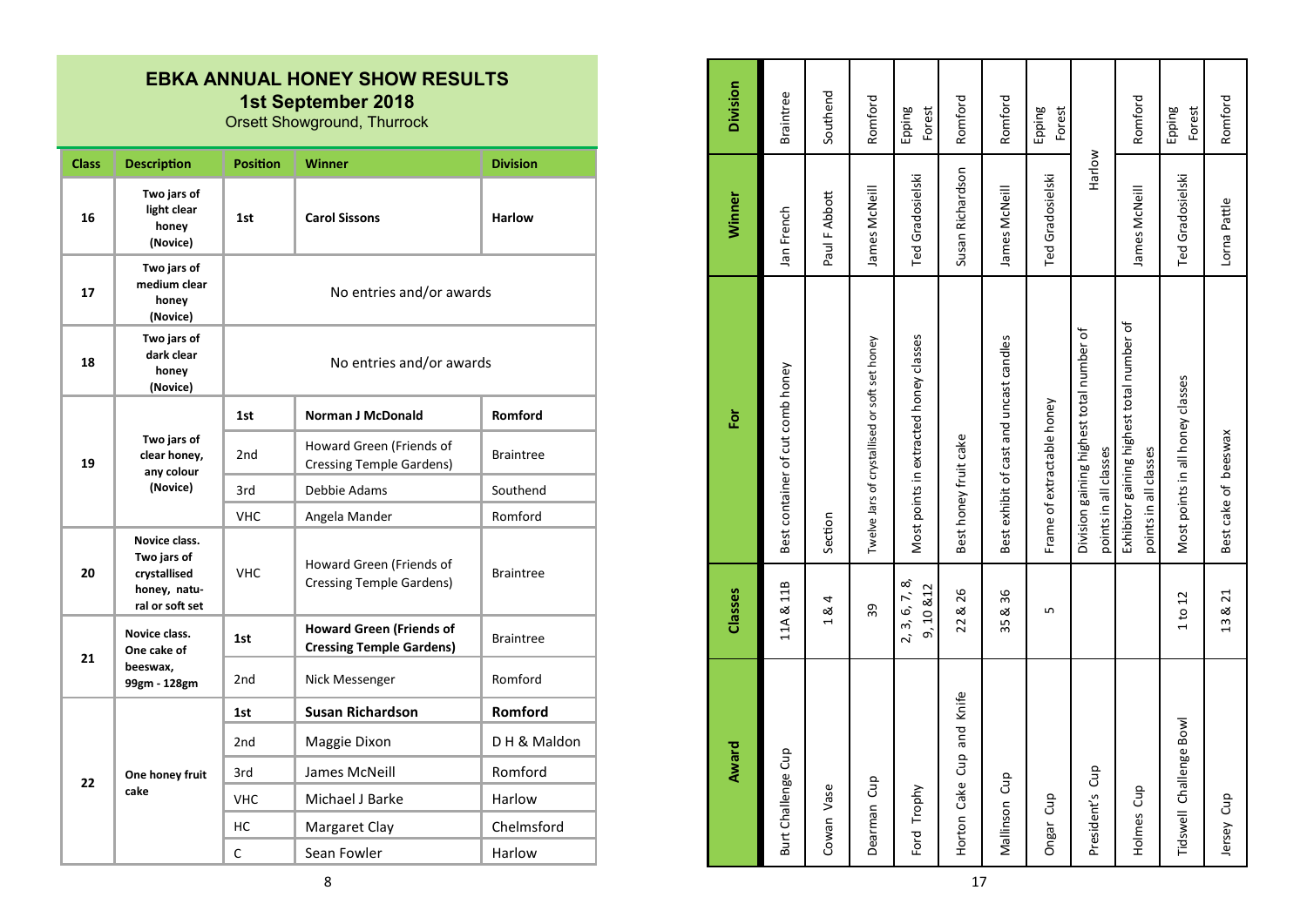Orsett Showground, Thurrock

| <b>Class</b> | <b>Description</b>       | <b>Position</b> | <b>Winner</b>                                                  | <b>Division</b>          |
|--------------|--------------------------|-----------------|----------------------------------------------------------------|--------------------------|
|              |                          | 1st             | John Willett                                                   | <b>Harlow</b>            |
|              |                          | 2nd             | John Ferguson                                                  | DH & Maldon              |
| 49           | Beeswax polish           | 3rd             | <b>Howard Green (Friends</b><br>of Cressing Temple<br>Gardens) | <b>Braintree</b>         |
|              |                          | <b>VHC</b>      | Michael J Barke                                                | Harlow                   |
| 50           | Vase of flowers          | 2nd             | Susan Andrews                                                  | Romford                  |
|              |                          | 1st             | <b>Harlow Division</b>                                         |                          |
| 51           | <b>Divisional Garden</b> | 2 <sub>nd</sub> | <b>Romford Division</b>                                        |                          |
|              |                          | 3rd             | Dengie 100 & Maldon Division                                   |                          |
|              |                          | 1st             | <b>Pauline Tidmas</b>                                          | <b>Harlow</b>            |
| 52           | <b>Needlework</b>        | 2nd             | Sue Frazer/Maggie Dixon<br>(Joint)                             | Harlow/D $H$ &<br>Maldon |

**CONGRATULATIONS TO ALL THE ABOVE PRIZEWINNERS, and to GARY STAPLETON (***Southend Division***) winner of the BBKA Blue Ribbon for '***BEST IN SHOW'*

## **The Bee Shed**

**Approved** *N***ational** *B***ee** *S***upplies Stockist and Distributor** A Range of Frames and Foundation Hives and Hive Parts, Tools and Equipment Open by Appointment: Please call Wendy on **07764 609 803** or Email: [beeshed@btinternet.com](mailto:beeshed@btinternet.com)  **f** The Bee Shed Stock

**Meepshole, Great Prestons Lane, Stock, Essex CM4 9RL**

### **EBKA ANNUAL HONEY SHOW RESULTS 1st September 2018**

| <b>Class</b> | <b>Description</b>                                            | <b>Position</b>          | <b>Winner</b>            | <b>Division</b> |  |
|--------------|---------------------------------------------------------------|--------------------------|--------------------------|-----------------|--|
|              |                                                               | 1st                      | <b>Sabine Barke</b>      | <b>Harlow</b>   |  |
|              |                                                               | 2 <sub>nd</sub>          | Michael J Barke          | Harlow          |  |
| 23           | Six honey nut                                                 | 3rd                      | Sue Frazer               | Harlow          |  |
|              | cookies                                                       | <b>VHC</b>               | James McNeill            | Romford         |  |
|              |                                                               | НC                       | Zoe Bridges              | DH & Maldon     |  |
|              |                                                               | C                        | Keith Naunton            | Harlow          |  |
|              |                                                               | 1st                      | <b>Sabine Barke</b>      | <b>Harlow</b>   |  |
|              |                                                               | 2 <sub>nd</sub>          | Michael J Barke          | Harlow          |  |
| 24           | One honey                                                     | 3rd                      | <b>Susan Andrews</b>     | Romford         |  |
|              | sandwich                                                      | <b>VHC</b>               | Julie Watson             | D H & Maldon    |  |
|              |                                                               | нc                       | Maggie Dixon             | D H & Maldon    |  |
|              |                                                               | C                        | Susan Richardson         | Romford         |  |
|              |                                                               | 1st                      | <b>Zoe Bridges</b>       | DH & Maldon     |  |
|              |                                                               | 2 <sub>nd</sub>          | Maggie Dixon             | DH & Maldon     |  |
|              | <b>Four Apricot</b>                                           | 3rd                      | Millie Jane Perry        | Harlow          |  |
| 25           | and Honey<br><b>Scones</b>                                    | <b>VHC</b>               | <b>Susan Andrews</b>     | Romford         |  |
|              |                                                               | HС                       | John Ferguson            | DH & Maldon     |  |
|              |                                                               | C                        | Margaret Clay            | Chelmsford      |  |
| 26           | <b>Junior Class</b><br>One Honey<br><b>Fruit Cake</b>         | No entries and/or awards |                          |                 |  |
| 27           | <b>Junior Class</b><br><b>Six Honey Nut</b><br><b>Cookies</b> |                          | No entries and/or awards |                 |  |
| 28           | <b>Junior Class</b><br>One Honey<br>Sandwich                  |                          | No entries and/or awards |                 |  |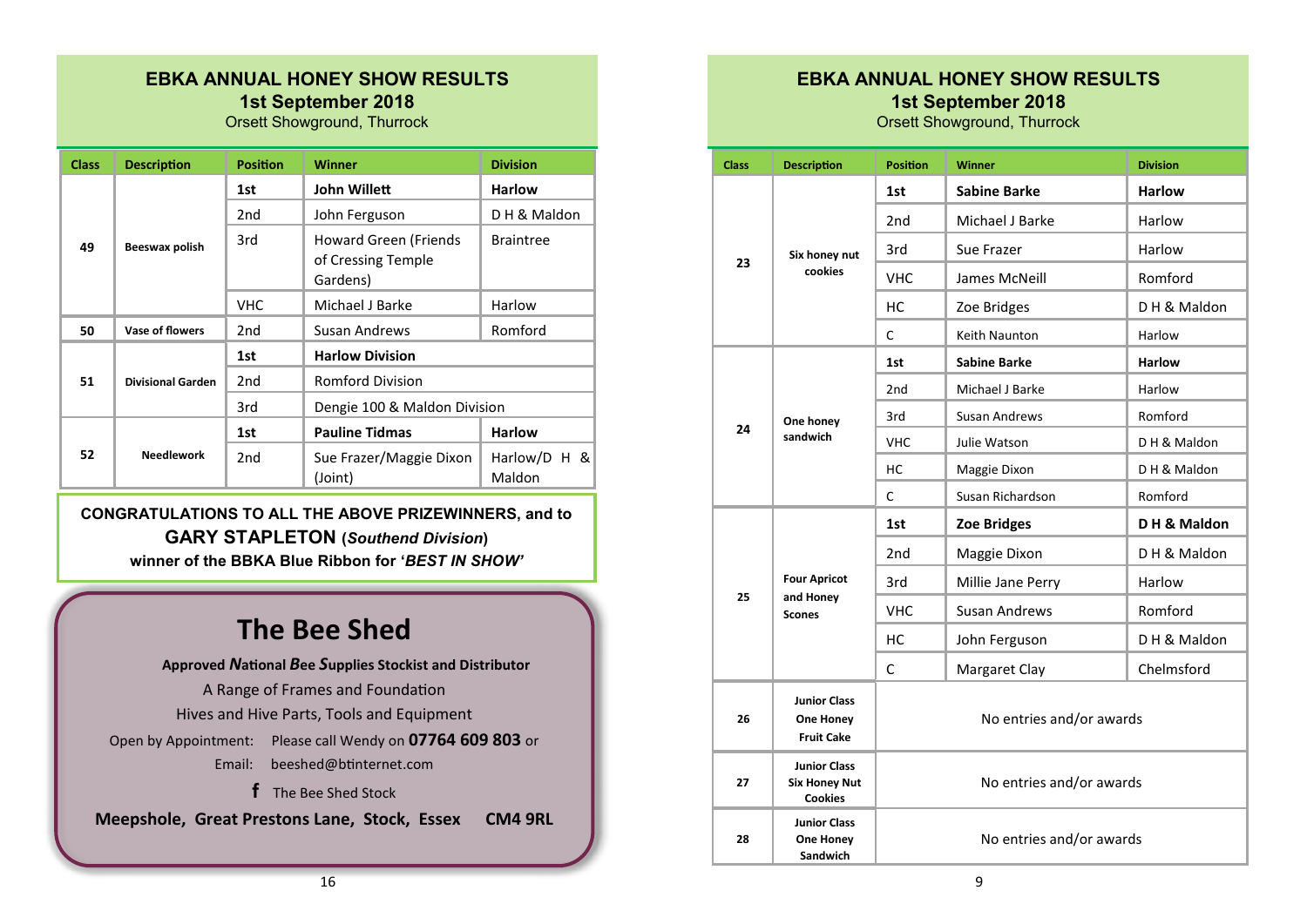### **EBKA ANNUAL HONEY SHOW 1st September 2018** Orsett Showground, Thurrock











**Susan Andrews' Vase of Flowers in Class 50**

## **EBKA ANNUAL HONEY SHOW RESULTS 1st September 2018**

| Class        | <b>Description</b>                                                 | <b>Position</b> | <b>Winner</b>          | <b>Division</b>  |
|--------------|--------------------------------------------------------------------|-----------------|------------------------|------------------|
|              |                                                                    |                 |                        |                  |
| 41<br>Cont'd | One colour pho-<br>tograph related<br>to beekeeping -<br>unmounted | НC              | Victoria Tidmas        | Harlow           |
|              |                                                                    | $\mathsf{C}$    | Danny Nicholl          | Harlow           |
| 42           | One Bottle of<br>sweet melomel                                     | 1st             | <b>Michael J Barke</b> | <b>Harlow</b>    |
|              |                                                                    | 2nd             | James McNeill          | Romford          |
| 43           | One bottle of dry<br>melomel                                       | 1st             | <b>Janet French</b>    | <b>Braintree</b> |
| 44           | One bottle of<br>sweet metheglin                                   | 1st             | <b>James McNeill</b>   | Romford          |
|              |                                                                    | 2 <sub>nd</sub> | Michael J Barke        | Harlow           |
|              |                                                                    | 3rd             | Carlie Mayes           | DH & Maldon      |
| 45           | One bottle of dry<br>metheglin                                     | 1st             | <b>Michael J Barke</b> | <b>Harlow</b>    |
| 46           | <b>Honey label</b>                                                 | 1st             | <b>Pauline Tidmas</b>  | <b>Harlow</b>    |
|              |                                                                    | 2 <sub>nd</sub> | Paul F Abbott          | Southend         |
|              |                                                                    | 3rd             | <b>Carol Sissons</b>   | Harlow           |
|              |                                                                    | <b>VHC</b>      | <b>Keith Naunton</b>   | Harlow           |
|              |                                                                    | НC              | Michael J Barke        | Harlow           |
|              |                                                                    | $\mathsf{C}$    | <b>Scarlett Dawson</b> | DH & Maldon      |
| 47           | Pair of<br>coloured bees-<br>wax candles                           | 2 <sub>nd</sub> | Jim McNeill            | Romford          |
| 48           | <b>Junior Class</b><br>Two rolled<br>beeswax<br>candles            | 1st             | <b>Val-Lily Jepps</b>  | <b>Harlow</b>    |
|              |                                                                    | 2 <sub>nd</sub> | Joseph Holt            | Southend         |
|              |                                                                    | 3rd             | Luke Ruane             | Southend         |
|              |                                                                    | <b>VHC</b>      | <b>Eloise Holt</b>     | Southend         |
|              |                                                                    | HC              | Natasha Ruane          | Southend         |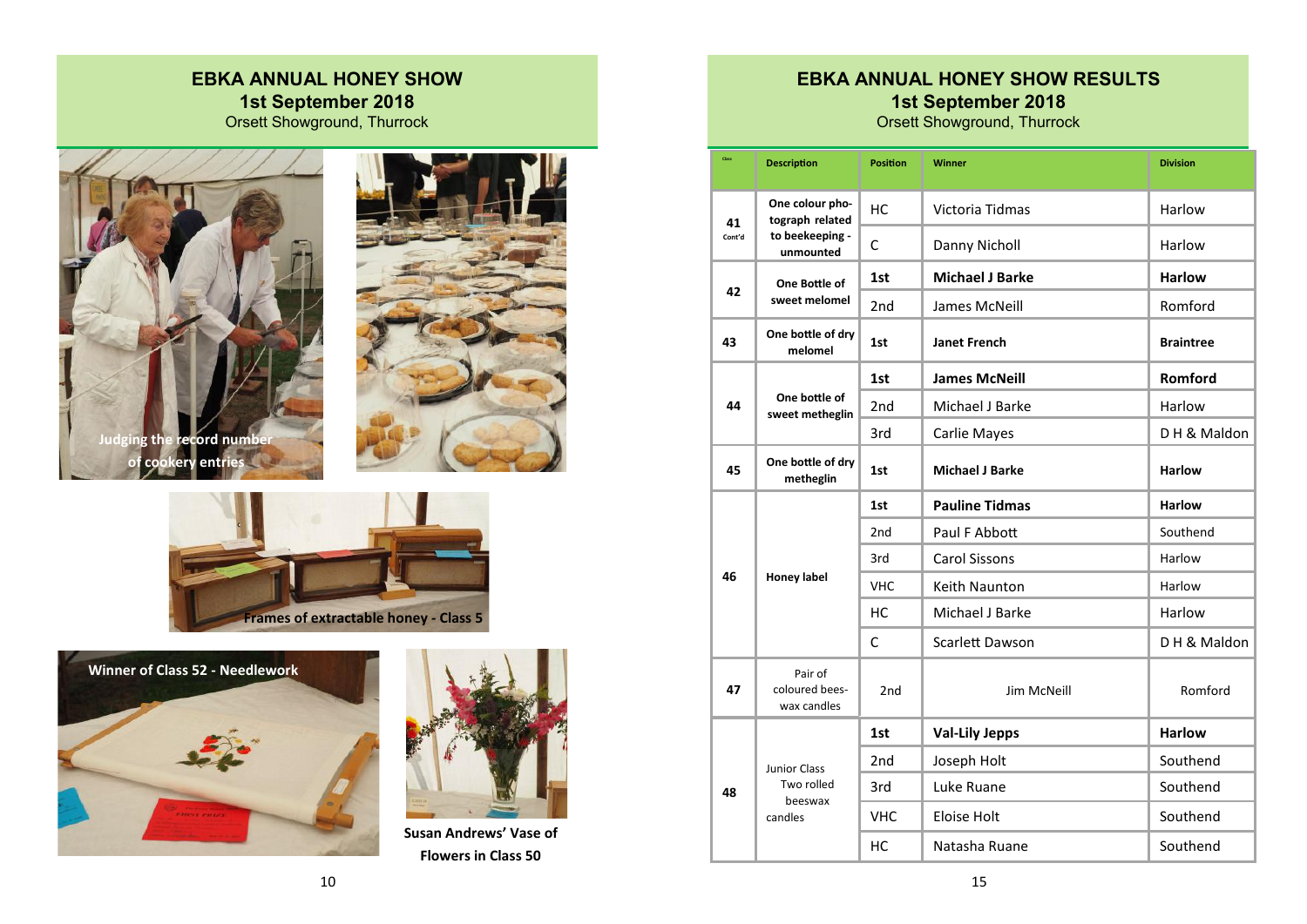Orsett Showground, Thurrock

| <b>Class</b> | <b>Description</b>                                                                     | <b>Position</b> | Winner                 | <b>Division</b> |
|--------------|----------------------------------------------------------------------------------------|-----------------|------------------------|-----------------|
|              | Pair of beeswax<br>candles - cast in a<br>mould                                        | 1st             | <b>James McNeill</b>   | Romford         |
| 35           |                                                                                        | 2 <sub>nd</sub> | Nick Messenger         | Romford         |
|              |                                                                                        | <b>VHC</b>      | Carol Stapleton        | Southend        |
|              |                                                                                        | C               | Margaret Clay          | Chelmsford      |
|              | Pair of beeswax<br>candles - not cast<br>in a mould                                    | 2nd             | James McNeill          | Romford         |
|              |                                                                                        | <b>VHC</b>      | Nick Messenger         | Romford         |
| 36           |                                                                                        | HC              | Jane Abbott            | Southend        |
|              |                                                                                        | C               | <b>Pauline Tidmas</b>  | Harlow          |
| 37           | <b>Practical invention</b><br>related to bee-<br>keeping                               | 1st             | <b>Darren Burge</b>    | DH & Maldon     |
|              |                                                                                        | 2nd             | Carlie Mayes           | DH & Maldon     |
|              | Twelve 454g jars<br>of clear honey, all<br>one colour &<br>labelled                    | 1st             | <b>Victoria Tidmas</b> | <b>Harlow</b>   |
|              |                                                                                        | 2 <sub>nd</sub> | Michael J Barke        | Harlow          |
| 38           |                                                                                        | 3rd             | James McNeill          | Romford         |
|              |                                                                                        | <b>VHC</b>      | David Tidmas           | Harlow          |
|              |                                                                                        | НC              | Paul F Abbott          | Southend        |
|              | Twelve 454g jars of<br>crystallised or soft<br>set honey, all one<br>colour & labelled | 1st             | <b>James McNeill</b>   | Romford         |
| 39           |                                                                                        | 2 <sub>nd</sub> | Paul F Abbott          | Southend        |
|              | Junior class.<br>One colour photo-<br>graph related to<br>beekeeping,                  | 1st             | <b>Scarlett Dawson</b> | DH & Maldon     |
| 40           |                                                                                        | 2 <sub>nd</sub> | Sophie Collins         | DH & Maldon     |
|              |                                                                                        | 3rd             | <b>Aimee Collins</b>   | DH & Maldon     |
|              |                                                                                        | VHC             | Lexi O'Connor          | D H & Maldon    |
|              | One colour photo-<br>graph related to<br>beekeeping - un-<br>mounted                   | 1st             | <b>Carol Stapleton</b> | Southend        |
| 41           |                                                                                        | 2 <sub>nd</sub> | Gary Stapleton         | Southend        |
|              |                                                                                        | 3rd             | David Tidmas           | Harlow          |
|              |                                                                                        | <b>VHC</b>      | <b>Carlie Mayes</b>    | DH & Maldon     |

#### **EBKA ANNUAL HONEY SHOW 1st September 2018** Orsett Showground, Thurrock







**Happy Helpers on the Centenary Stand and the Central Display**



**Beeswax Products of all sorts**





**The Honey Tasting Table was very popular**

11